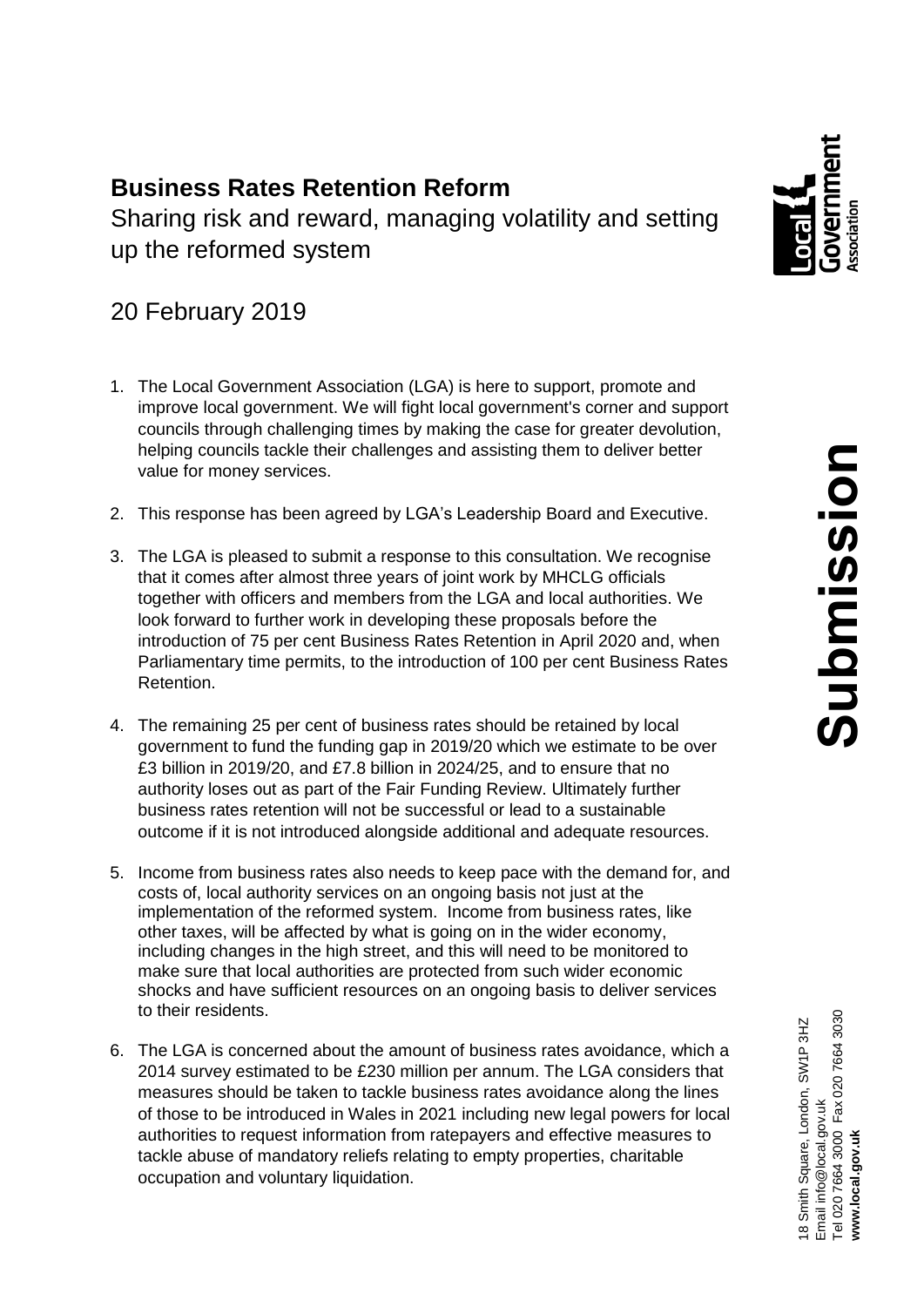## **Resets**

# **Question 1: Do you prefer a partial, a phased reset or a combination of the two?**

## **Question 2: Please comment on why you think a partial/ phased reset is more desirable.**

- 7. The LGA's position, based on its response to the 2017 consultation was to support partial resets as opposed to either frequent or infrequent full resets but to retain the option for a full reset in case it is needed.
- 8. At that time, phased resets had not been considered as an option. The LGA can see the merits of phased resets as they would allow local authorities to keep the benefits of growth for a defined period, they would avoid cliff-edges and allow for planning. However, we would like to see more modelling of the impact of phased resets, including how they could work with partial and full resets, before a final decision is made.
- 9. The LGA also notes the Government's view that 2020 should be a full business rates baseline reset. Some LGA members have expressed concern that this reset could lead to a substantial shift in income and believe that they should be protected from a sudden fall in funding due to the business rates reset in April 2020.

# **Question 3: What is the optimal time period for your preferred reset type?**

- 10. There should be consideration of the effects of more frequent revaluations of non-domestic hereditaments on the timing of resets. Government policy is to move to a revaluation once every three years after 2021; if partial resets were aligned with revaluations the option would be to have resets either once every three or once every six years.
- 11. A phased reset is in effect an annual reset although there still may need to be full resets after certain period and it may make sense to make sure these align with a revaluation.

# **Safety Net**

# **Question 4: Do you have any comment on the proposed approach to the safety net?**

12. The LGA would take the same position as in our 2017 response where we supported the continuation of a safety net based on the current method. We also agree that other elements of the system should be set before deciding the level of the safety net. We believe that the safety net should be funded by proceeds from the central list rather than by a levy or a top-slice from local authorities.

#### **Levy**

| Question 5: Do you agree with this approach to the reform of the levy?      |
|-----------------------------------------------------------------------------|
| Question 6: If so, what do you consider to be an appropriate level at which |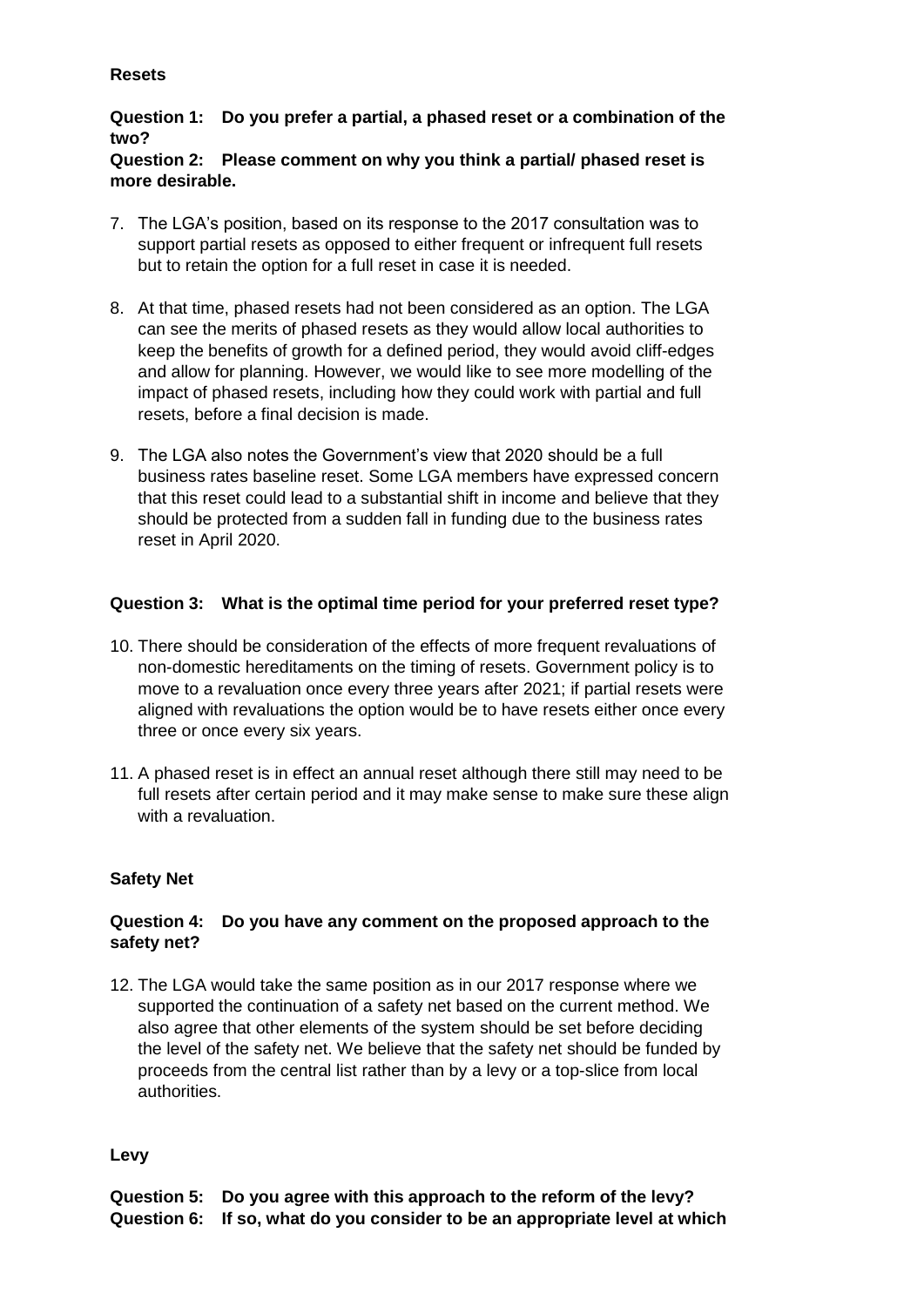### **to classify growth as 'extraordinary'?**

- 13. The LGA notes that this was not consulted on previously as Government policy was to abolish the levy and this is not currently possible without legislation.
- 14. There is no consensus on the approach to or level of the levy among LGA member authorities. Some would like it to be abolished completely and others have different views on the levels considered in the consultation paper. As a result we do not express a view on a particular threshold level.

## **Tier Splits**

**Question 7: What should the fall-back position be for the national tier split between counties and districts, should these authorities be unable to reach an agreement?** 

**Question 8: Should pools be able to set tier splits locally?**

- 15. We welcome the continued discussions between shire districts and shire counties on tier splits and other elements of the system. We understand their need to have decisions on other elements of the system before hoping to reach an agreement on tier splits.
- 16. We note that areas have set a variety of tier splits during the pilots for 100 per cent and 75 per cent Business Rates Retention. However we understand the view expressed by some of these areas that it might be harder to reach agreement on a tier split that is for a longer period. Therefore, we consider that a national fall-back position is likely to be necessary and consider that this should be decided once all options have been explored with authorities.
- 17. We believe that authorities in London wish to continue to set tier splits by agreement between the Boroughs and the GLA. We support their view.

#### **Pooling**

## **Question 9: What fiscally neutral measures could be used to incentivise pooling within the reformed system?**

18. The LGA can see the wider benefits of pooling in encouraging authorities to share risk and work together but does not have any suggestions of fiscally neutral measures to incentivise pooling. Some consider that should not be any incentives for pooling as councils who are excluded from pooling should not be penalised.

#### **Central and Local Lists**

**Question 10: On applying the criteria outlined in Annex A, are there any hereditaments which you believe should be listed in the central list? Please identify these hereditaments by name and location.**

**Question 11: On applying the criteria outlined in Annex A, are there any listed in the central list which you believe should be listed in a local list? Please identify these hereditaments by name and location.**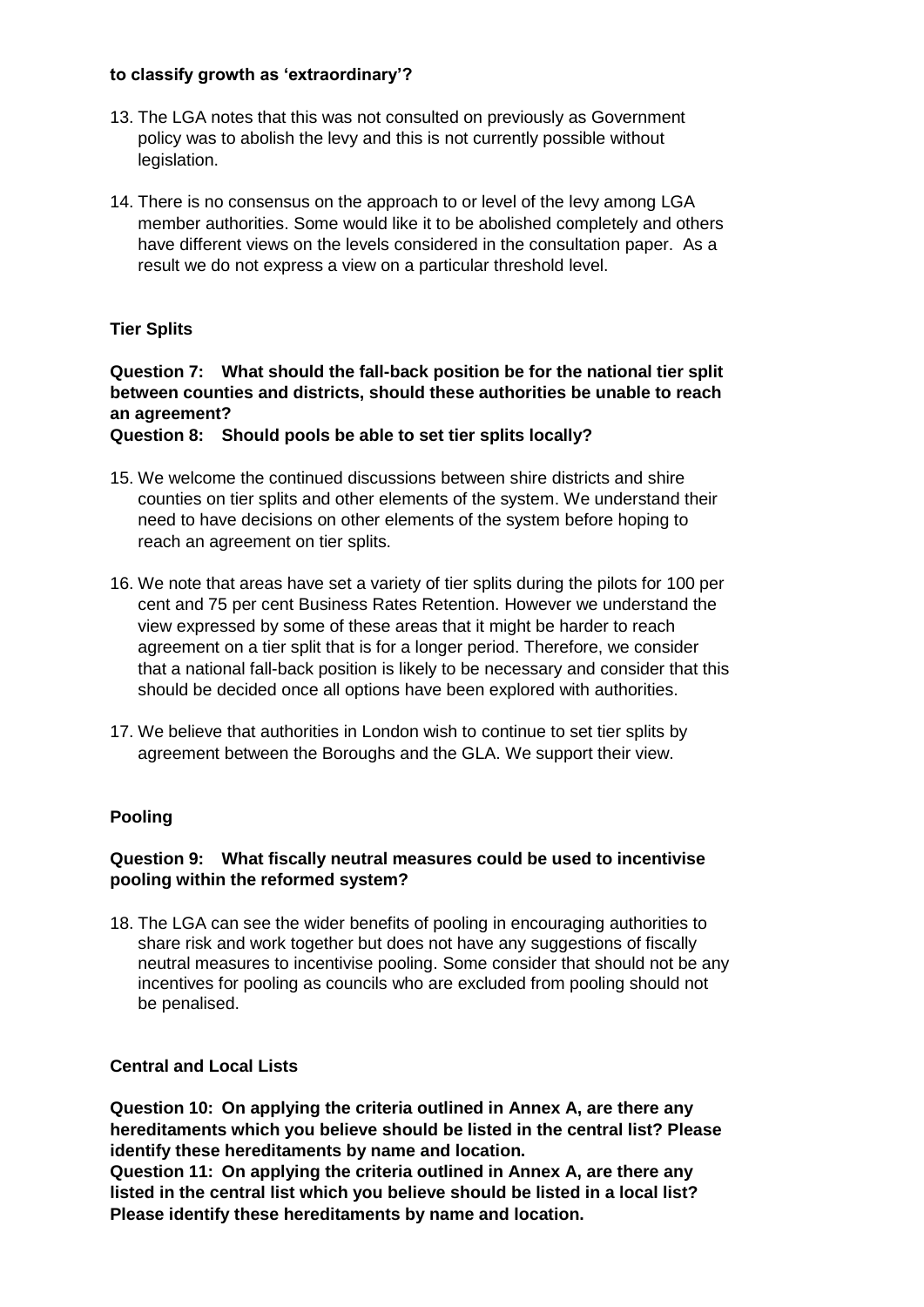**The criteria are:**

- **(i) the nature and spread of the property**
- **(ii) its size and geographical spread**
- **(iii) the suitability or otherwise for it to be on local lists**
- 19. The LGA supports the review of the central and local list. We agree that only 'non-local' properties should be on the central list. We therefore agree that the criteria as proposed are appropriate.
- 20. We are not in a position to propose any hereditaments that should move from one list to the other and would expect member authorities to bring forward their own proposals for list transfers.

#### **Valuation Change**

#### **Question 12: Do you agree that the use of a proxy provides an appropriate mechanism to calculate the compensation due to local authorities in relation to losses resulting from valuation change?**

- 21. The LGA has previously expressed strong support for removing the risk of appeals on local authorities by using a centrally managed appeal system, funded by resources from the central list. This view has also been strongly supported by the sector.
- 22. It is disappointing that there is not a direct measure of losses due to appeal. We agree that, in the absence of a more direct measure, that a proxy (which assumes that valuation changes not backdated to the start of the list are classified as physical changes) may be the only viable option.
- 23. We note with disappointment that MHCLG, and experts in the sector, have not been able to find a workable method to mitigate the impact of provisions on authority's day to day ability to spend. We also note the Government's view that the alternative administration model is the only current feasible approach which offers a way of dealing with appeals volatility.
- 24. As stated in paragraph 6, we are concerned about business rates avoidance and considers that measures should be taken to tackle business rates avoidance along the lines of those to be introduced in Wales in 2021.

#### **Alternative administration model**

#### **Question 13: Do you believe that the Government should implement the proposed reform to the administration of the business rates retention system?**

25. The alternative administration model is a proposal that has been suggested relatively recently in the further Business Rates Retention work programme and therefore it is fair to say that it is not well understood. Although it has been discussed at a number of System Design and Implementation Working Group meetings, there has only been one high level discussion of the model at the Business Rates Retention Steering Group.